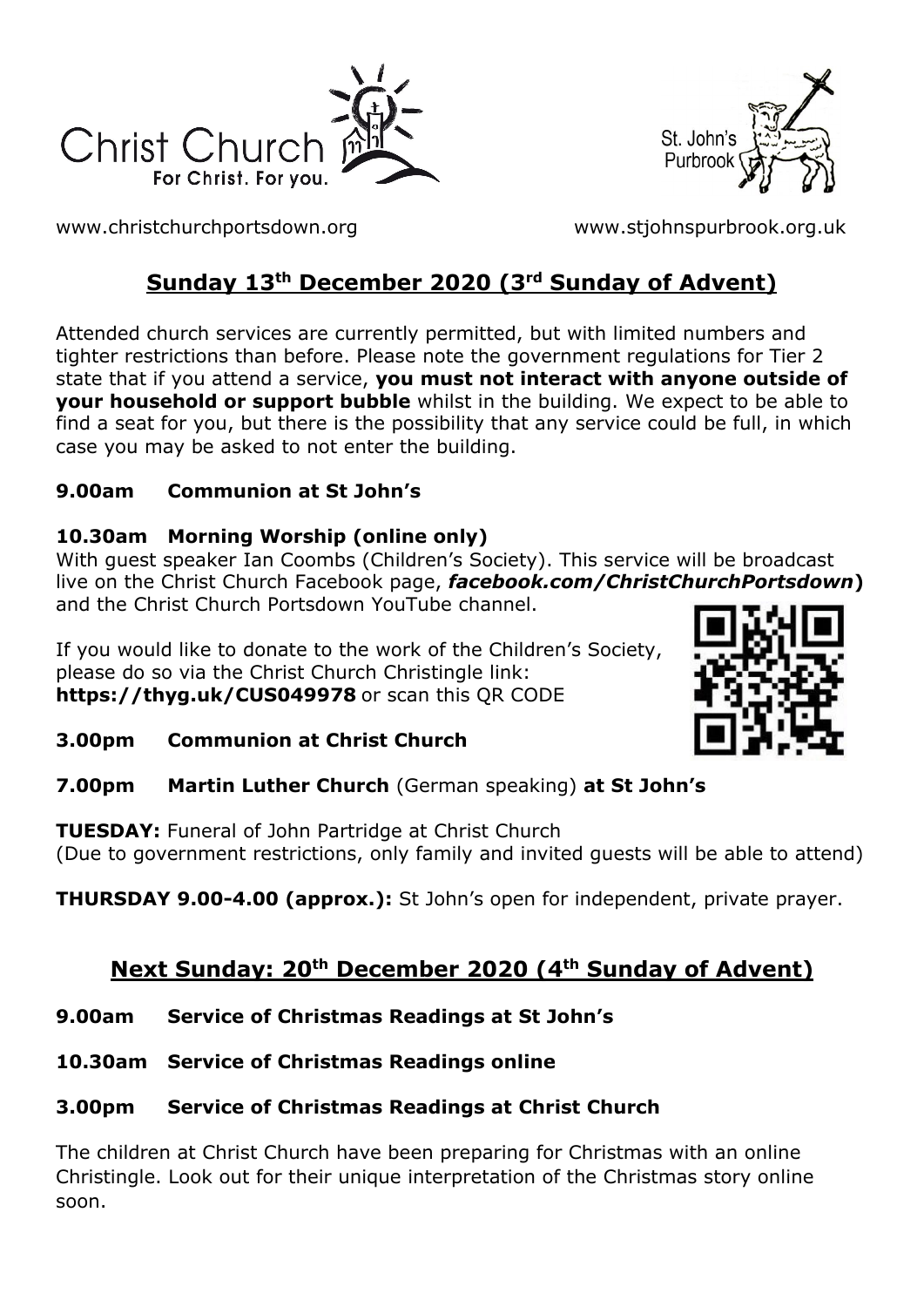During Advent there will be video reflections posted on the Christ Church Facebook page and YouTube pages. You can view the first two of these now. The third reflection ('Joy') will be available to view from Wednesday morning.

#### **Christmas Services**

The celebration of Christmas in our churches will be very different this year. The situation remains fluid, but current plans are:

#### **Christmas Eve**

St John's open for individual private prayer all day culminating in: 5.00pm Communion for Christmas Eve at St John's 7.30pm Communion for Christmas Eve at Christ Church

#### **Christmas Day**

Online service for Christmas Day available to view from 8.00am 8.00am Christmas Day Communion at St John's 10.00am Christmas Day Communion at Christ Church

### **CHRIST CHURCH NORTH DRIVEWAY**

Although the PCC is ready to commence this work, and the Faculty permission has been received from the Diocese, the process in obtaining planning permission from Portsmouth City Council is proving slow. Therefore the full project will not take place for several months. With this in mind, the PCC has instructed L A Kattenhorn & Partners Ltd to carry out a temporary project to create a safe walkway on the north drive, adjacent to the handrail and to replenish the shingle in the south drive. This work is scheduled to take place from **Thursday 17th until Saturday 19th December**. From that date it will not be possible for vehicles to use the north drive (until the full project is completed in 2021).

| <b>CONTACTS</b>      |                                            |
|----------------------|--------------------------------------------|
| Vicar                | <b>Revd Andy Wilson</b> (day off Monday)   |
|                      | vicar@christchurchportsdown.org            |
|                      | purbrookvicar@gmail.com                    |
| <b>Associate</b>     | <b>Revd Laura Cameron</b>                  |
| <b>Minister</b>      | revdlauracameron@gmail.com                 |
| <b>Curate</b>        | <b>Revd Matt Grove</b> (day off Friday)    |
|                      | matt.grove@christchurchportsdown.org       |
| <b>Churchwarden</b>  | <b>Bill Jeffery</b>                        |
| <b>SJP</b>           | purbrookchurch@gmail.com                   |
| <b>Churchwarden</b>  | <b>Stephen Anderson</b>                    |
| <b>CCP</b>           | stephen.anderson@christchurchportsdown.org |
| <b>Churchwarden</b>  | <b>Karina Golledge</b>                     |
| <b>CCP</b>           | thegolledges@btinternet.com                |
| <b>Administrator</b> | <b>Emma Evans</b>                          |
|                      | parish.office@christchurchportsdown.org    |
| <b>Hall Manager</b>  | Jacqui Wilson                              |
| <b>CCP</b>           | hall.manager@christchurchportsdown.org     |
| Website              | <b>Matt Doe</b>                            |
|                      | webmaster@christchurchportsdown.org        |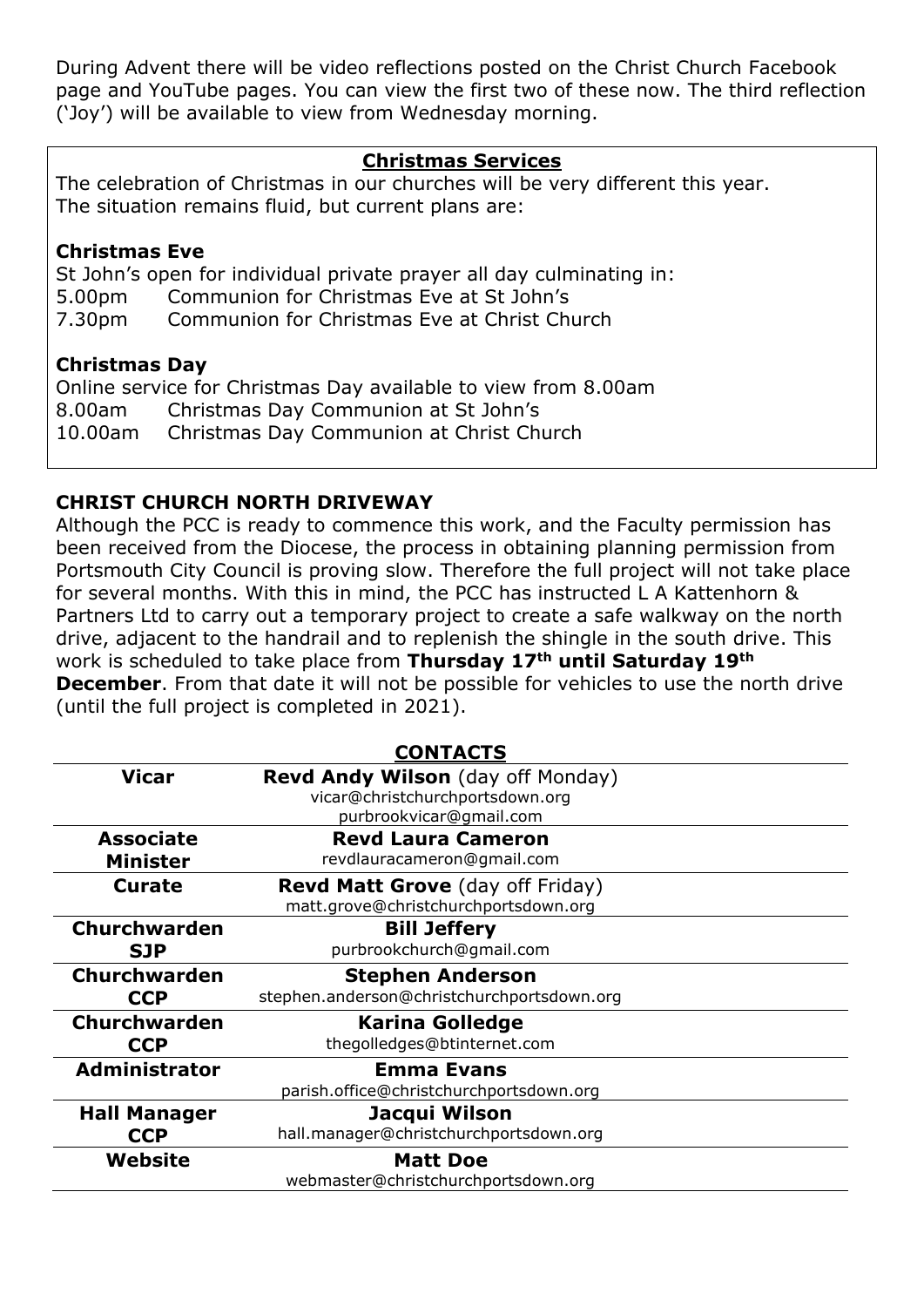## **Sunday 13 December 2020**

3rd Sunday of Advent

## **Collect**

God for whom we watch and wait, you sent John the Baptist to prepare the way of your Son: give us courage to speak the truth, to hunger for justice, and to suffer for the cause of right, with Jesus Christ our Lord. Amen.

## **Isaiah 61:1–4, 8–11**

<sup>1</sup>The spirit of the Lord God is upon me, because the Lord has anointed me; he has sent me to bring good news to the oppressed, to bind up the brokenhearted, to proclaim liberty to the captives, and release to the prisoners;  $2$  to proclaim the year of the Lord's favour, and the day of vengeance of our God; to comfort all who mourn;  $3$  to provide for those who mourn in Zion— to give them a garland instead of ashes, the oil of gladness instead of mourning, the mantle of praise instead of a faint spirit. They will be called oaks of righteousness, the planting of the Lord, to display his glory. <sup>4</sup> They shall build up the ancient ruins, they shall raise up the former devastations; they shall repair the ruined cities, the devastations of many generations.  $8$  For I the Lord love justice, I hate robbery and wrongdoing; I will faithfully give them their recompense, and I will make an everlasting covenant with them. <sup>9</sup> Their descendants shall be known among the nations, and their offspring among the peoples; all who see them shall acknowledge that they are a people whom the Lord has blessed.  $^{10}$  I will greatly rejoice in the Lord, my whole being shall exult in my God; for he has clothed me with the garments of salvation, he has covered me with the robe of righteousness, as a bridegroom decks himself with a garland, and as a bride adorns herself with her jewels.  $11$  For as the earth brings forth its shoots, and as a garden causes what is sown in it to spring up, so the Lord God will cause righteousness and praise to spring up before all the nations.

## **Psalm 126**

 $1$  When the Lord restored the fortunes of Zion, then were we like those who dream. <sup>2</sup> Then was our mouth filled with laughter and our tongue with songs of joy.  $3$  Then said they among the nations, 'The Lord has done great things for them.' <sup>4</sup> The Lord has indeed done great things for us, and therefore we rejoiced. <sup>5</sup> Restore again our fortunes, O Lord, as the river beds of the desert.  $6$  Those who sow in tears shall reap with songs of joy.  $7$  Those who go out weeping, bearing the seed, will come back with shouts of joy, bearing their sheaves with them.